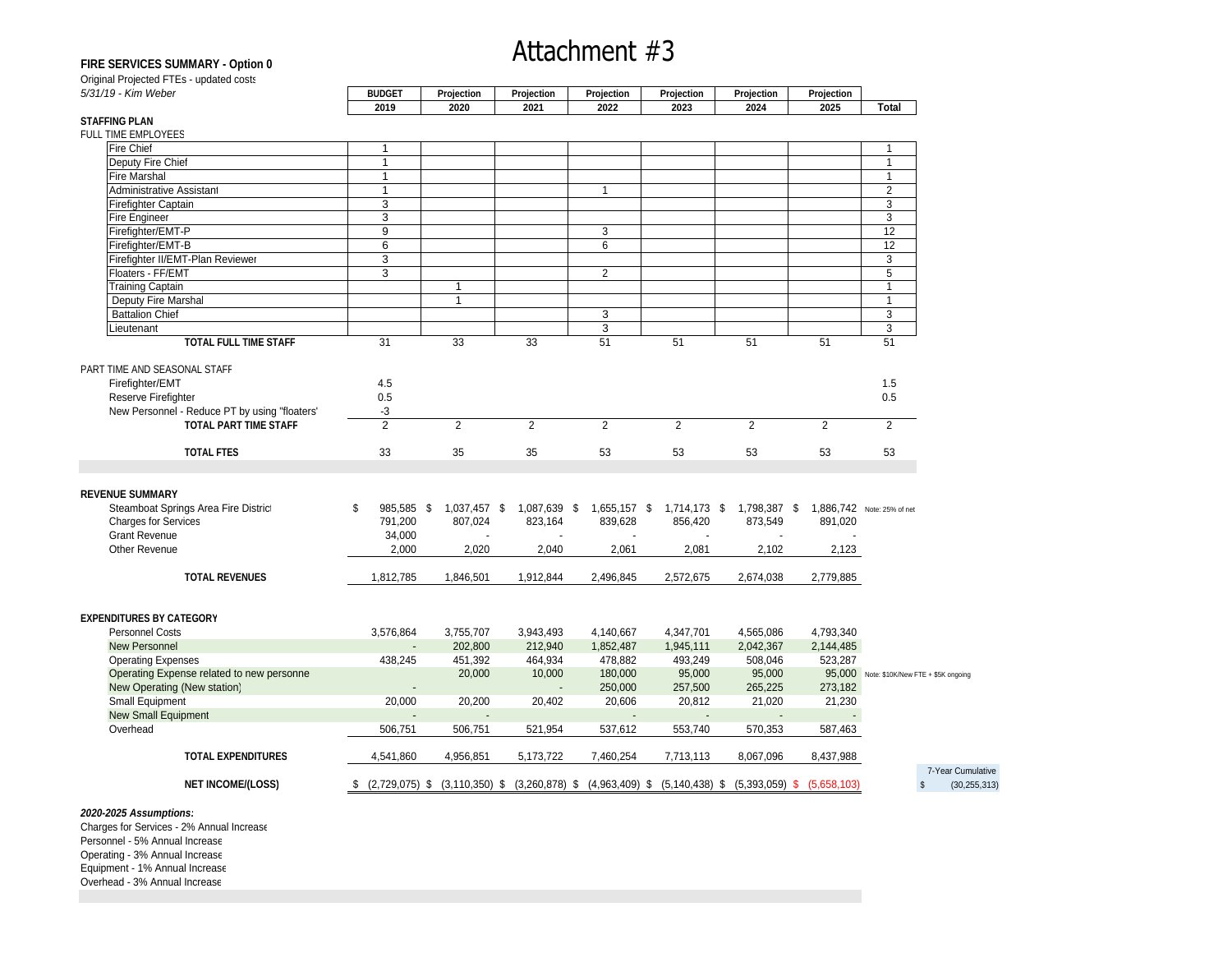## **FIRE SERVICES SUMMARY - Option 1**<br>5/31/19 - Kim Weber

5/31/19 - Kim Weber

#### **STAFFING PLAN**

| FULL TIME EMPLOYEES                           |                         |                         |                                                                                                          |                          |                                        |                               |                                         |                                            |
|-----------------------------------------------|-------------------------|-------------------------|----------------------------------------------------------------------------------------------------------|--------------------------|----------------------------------------|-------------------------------|-----------------------------------------|--------------------------------------------|
| <b>Fire Chief</b>                             | $\overline{1}$          |                         |                                                                                                          |                          |                                        |                               |                                         |                                            |
| Deputy Fire Chief                             | $\overline{1}$          |                         |                                                                                                          |                          |                                        |                               |                                         | $\overline{1}$                             |
| <b>Fire Marshal</b>                           | $\overline{1}$          |                         |                                                                                                          |                          |                                        |                               |                                         | $\overline{1}$                             |
| Administrative Assistant                      | $\overline{1}$          |                         |                                                                                                          |                          |                                        |                               | -1                                      | $\overline{\phantom{a}}$ 2                 |
|                                               | $\overline{\mathbf{3}}$ |                         |                                                                                                          |                          |                                        |                               | $-3$                                    | $\overline{0}$                             |
| Firefighter Captain<br>Fire Engineer          | - 3                     |                         | 3                                                                                                        |                          |                                        |                               |                                         | 6                                          |
| Firefighter/EMT-P                             | 9                       |                         |                                                                                                          |                          |                                        | $\overline{\mathbf{3}}$       |                                         | 12                                         |
| Firefighter/EMT-B                             | $6\overline{6}$         |                         |                                                                                                          |                          | $\overline{\mathbf{3}}$                |                               |                                         | 9                                          |
| Firefighter/EMT-Inspector                     | $\sim$ 3                |                         |                                                                                                          |                          |                                        |                               |                                         | - 3                                        |
| Floaters - FF/EMT                             | $\overline{\mathbf{3}}$ |                         | $\overline{1}$                                                                                           |                          |                                        | $\overline{1}$                |                                         | 5 <sup>5</sup>                             |
|                                               |                         |                         | $\blacksquare$ 1                                                                                         |                          |                                        |                               |                                         | $\overline{1}$                             |
| <b>Training Lieutenant</b>                    |                         |                         |                                                                                                          |                          |                                        |                               |                                         |                                            |
| Deputy Fire Marshal<br>Battalion Chief        |                         | $\overline{1}$          |                                                                                                          |                          |                                        |                               |                                         | $\overline{1}$                             |
|                                               |                         |                         |                                                                                                          |                          |                                        |                               | $\overline{\mathbf{3}}$                 | $\begin{array}{ccc} \end{array}$ 3         |
| Lieutenant                                    |                         | $\mathbf{R}$            |                                                                                                          |                          |                                        |                               | $\mathbf{3}$                            | 6 <sup>6</sup>                             |
| <b>TOTAL FULL TIME STAFF</b>                  | -31-                    | 35                      | 40                                                                                                       | -40                      | -43                                    | 47                            | 51                                      | 51                                         |
|                                               |                         |                         |                                                                                                          |                          |                                        |                               |                                         |                                            |
| PART TIME AND SEASONAL STAFF                  |                         |                         |                                                                                                          |                          |                                        |                               |                                         |                                            |
| Firefighter/EMT                               | 4.5                     |                         |                                                                                                          |                          |                                        |                               |                                         | 1.5                                        |
| Reserve Firefighter                           | $0.5\,$                 |                         |                                                                                                          |                          |                                        |                               |                                         | 0.5                                        |
| New Personnel - Reduce PT by using "floaters" |                         |                         |                                                                                                          |                          |                                        |                               |                                         |                                            |
| TOTAL PART TIME STAFF                         |                         |                         |                                                                                                          |                          |                                        |                               |                                         |                                            |
|                                               |                         |                         |                                                                                                          |                          |                                        |                               |                                         |                                            |
| <b>TOTAL FTES</b>                             | 33                      | 37                      | 42                                                                                                       | 42                       | 45                                     | 49                            | 53                                      | 53                                         |
|                                               |                         |                         |                                                                                                          |                          |                                        |                               |                                         |                                            |
|                                               |                         |                         |                                                                                                          |                          |                                        |                               |                                         |                                            |
| <b>REVENUE SUMMARY</b>                        |                         |                         |                                                                                                          |                          |                                        |                               |                                         |                                            |
| Steamboat Springs Area Fire District          |                         | 985,585 \$ 1,093,157 \$ |                                                                                                          |                          | 1,267,024 \$ 1,386,786 \$ 1,521,321 \$ |                               | 1,688,193 \$ 1,872,600 Note: 25% of net |                                            |
| <b>Charges for Services</b>                   | 791,200                 | 807,024                 | 823,164                                                                                                  | 839,628                  | 856,420                                | 873,549                       | 891,020                                 |                                            |
| <b>Grant Revenue</b>                          | 34,000                  | $\sim$                  |                                                                                                          | $\overline{\phantom{a}}$ |                                        | $\sim$                        | $\sim$                                  |                                            |
| Other Revenue                                 | 2.000                   | 2,020                   | 2.040                                                                                                    | 2.061                    | 2,081                                  | 2,102                         | 2,123                                   |                                            |
|                                               |                         |                         |                                                                                                          |                          |                                        |                               |                                         |                                            |
| <b>TOTAL REVENUES</b>                         | 1,812,785               | 1,902,201               |                                                                                                          |                          | 2,092,229 2,228,474 2,379,823          | 2,563,843 2,765,743           |                                         |                                            |
|                                               |                         |                         |                                                                                                          |                          |                                        |                               |                                         |                                            |
|                                               |                         |                         |                                                                                                          |                          |                                        |                               |                                         |                                            |
| <b>EXPENDITURES BY CATEGORY</b>               |                         |                         |                                                                                                          |                          |                                        |                               |                                         |                                            |
| <b>Personnel Costs</b>                        | 3,576,864               | 3,755,707               | 3,943,493                                                                                                | 4,140,667                | 4,347,701                              | 4,565,086                     | 4,793,340                               |                                            |
| <b>New Personnel</b>                          | $\sim 100$              | 405,600                 | 870,480                                                                                                  | 914,004                  | 1,193,704                              | 1,596,589                     | 2,072,919                               |                                            |
|                                               |                         |                         |                                                                                                          |                          |                                        |                               | 523,287                                 |                                            |
| <b>Operating Expenses</b>                     | 438,245                 | 451,392                 | 464,934                                                                                                  | 478,882                  | 493,249                                | 508,046                       |                                         |                                            |
| Operating Expense related to new personnel    |                         | 40,000                  | 70,000                                                                                                   | 45,000                   | 75,000                                 | 100,000                       |                                         | 110,000 Note: \$10K/New FTE + \$5K ongoing |
| <b>New Operating (New Station)</b>            | <b>Common</b>           | $\sim$ 10 $\sim$        | $\sim 100$                                                                                               | 250,000                  | 257,500                                | 265,225                       | 273,182                                 |                                            |
| Small Equipment                               | 20,000                  | 20,200                  | 20,402                                                                                                   | 20,606                   | 20,812                                 | 21,020                        | 21,230                                  |                                            |
| New Small Equipment                           | <b>Contract</b>         |                         |                                                                                                          | $\sim$ $\sim$            |                                        |                               |                                         |                                            |
| Overhead                                      | 506,751                 | 506.751                 | 521,954                                                                                                  | 537,612                  | 553,740                                | 570,353                       | 587,463                                 |                                            |
|                                               |                         |                         |                                                                                                          |                          |                                        |                               |                                         |                                            |
| <b>TOTAL EXPENDITURES</b>                     | 4,541,860               | 5,179,651               | 5,891,262 6,386,771                                                                                      |                          |                                        | 6,941,706 7,626,319 8,381,422 |                                         |                                            |
|                                               |                         |                         |                                                                                                          |                          |                                        |                               |                                         | 7-Year Cumulative                          |
| <b>NET INCOME/(LOSS)</b>                      |                         |                         | \$ (2,729,075) \$ (3,277,450) \$ (3,799,033) \$ (4,158,297) \$ (4,561,883) \$ (5,062,476) \$ (5,615,678) |                          |                                        |                               |                                         | \$ (29,203,892)                            |
|                                               |                         |                         |                                                                                                          |                          |                                        |                               |                                         |                                            |
|                                               |                         |                         |                                                                                                          |                          |                                        |                               |                                         |                                            |

**2020-2025 Assumptions:** Charges for Services - 2% Annual Increase Personnel - 5% Annual Increase Operating - 3% Annual Increase Equipment - 1% Annual Increase Overhead - 3% Annual Increase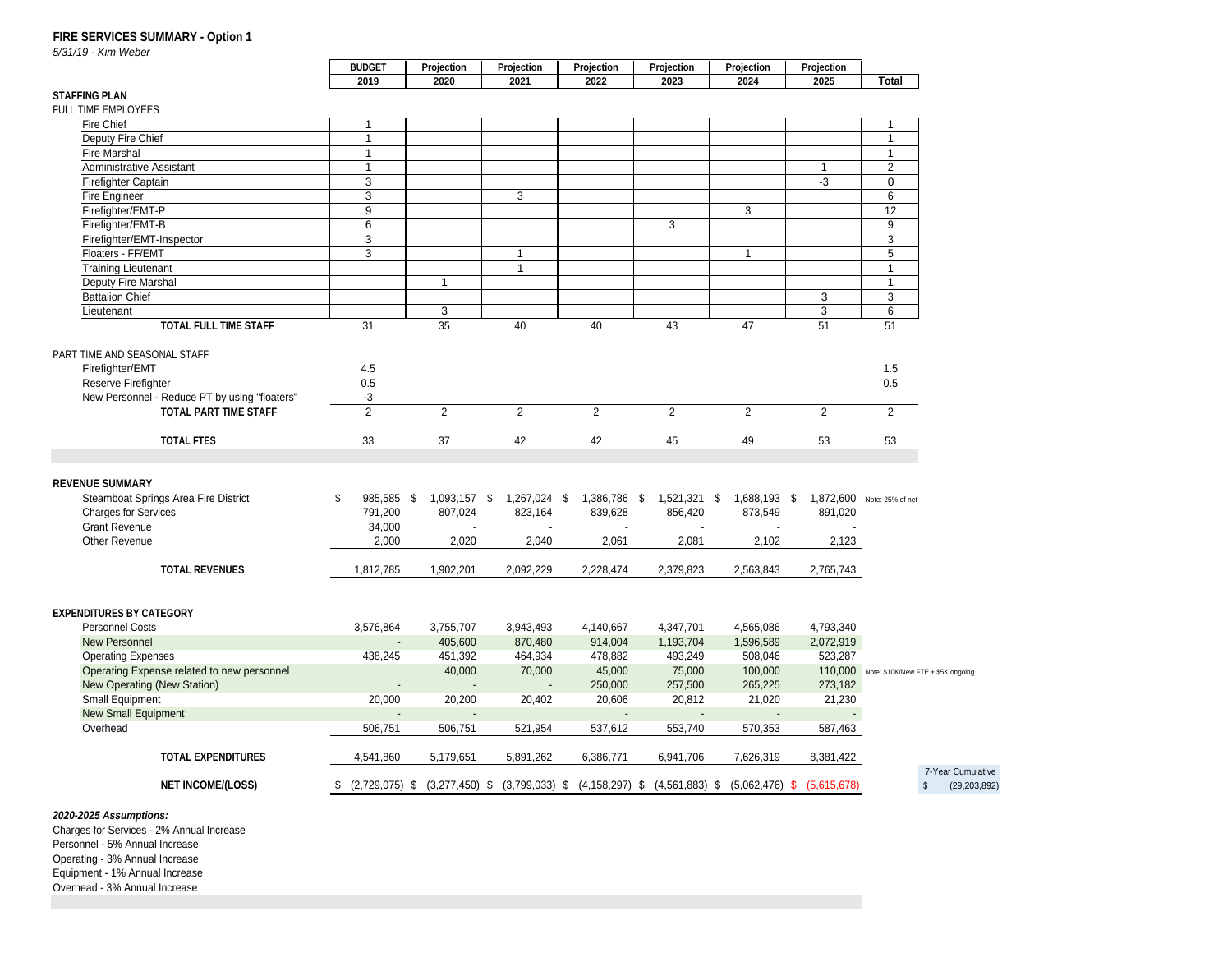## **FIRE SERVICES SUMMARY - Option 2**<br>5/31/19 - Kim Weber

5/31/19 - Kim Weber

#### **STAFFING PLAN**

| FULL TIME EMPLOYEES                           |                         |                |                         |                                     |               |                                                                                                          |                  |                                            |
|-----------------------------------------------|-------------------------|----------------|-------------------------|-------------------------------------|---------------|----------------------------------------------------------------------------------------------------------|------------------|--------------------------------------------|
| <b>Fire Chief</b>                             | $\overline{1}$          |                |                         |                                     |               |                                                                                                          |                  | $\overline{1}$                             |
| Deputy Fire Chief                             | $\blacksquare$ 1        |                |                         |                                     |               |                                                                                                          |                  | $\overline{1}$                             |
| <b>Fire Marshal</b>                           | $\sim$ 1                |                |                         |                                     |               |                                                                                                          |                  | $\overline{1}$                             |
| Administrative Assistant                      | $\overline{1}$          |                |                         |                                     |               |                                                                                                          | $\overline{1}$   | $\overline{2}$                             |
|                                               |                         |                |                         |                                     |               |                                                                                                          |                  |                                            |
| Firefighter Captain                           | $\overline{\mathbf{3}}$ |                |                         |                                     |               |                                                                                                          | $-3$             | $\overline{\mathbf{0}}$                    |
| Fire Engineer                                 | $\overline{\mathbf{3}}$ |                | $\overline{\mathbf{3}}$ |                                     |               |                                                                                                          |                  | $6\overline{6}$                            |
| Firefighter/EMT-P<br>Firefighter/EMT-B        | 9                       |                |                         |                                     |               | $\overline{\mathbf{3}}$                                                                                  |                  | 12                                         |
|                                               | $6\overline{6}$         |                |                         |                                     | $\mathcal{R}$ |                                                                                                          |                  | 9                                          |
| Firefighter/EMT-Inspector                     | $\overline{\mathbf{3}}$ |                |                         |                                     |               |                                                                                                          |                  | $\overline{\mathbf{3}}$                    |
| Floaters - FF/EMT                             | $\overline{\mathbf{3}}$ |                | $\overline{1}$          |                                     |               | $\sim$ 1                                                                                                 |                  | 5 <sup>5</sup>                             |
| <b>Training Lieutenant</b>                    |                         |                |                         |                                     |               |                                                                                                          |                  | $\overline{\mathbf{0}}$                    |
| Deputy Fire Marshal                           |                         | $\overline{1}$ |                         |                                     |               |                                                                                                          |                  | $\overline{1}$                             |
| Battalion Chief                               |                         |                |                         |                                     |               |                                                                                                          | - 3              | $\overline{\mathbf{3}}$                    |
| Lieutenant                                    |                         |                |                         |                                     |               |                                                                                                          |                  | $\overline{7}$                             |
| TOTAL FULL TIME STAFF                         |                         | 33             |                         |                                     |               | 47                                                                                                       | 51               | 51                                         |
|                                               | -31                     |                | 40                      | - 40                                | 43            |                                                                                                          |                  |                                            |
| PART TIME AND SEASONAL STAFF                  |                         |                |                         |                                     |               |                                                                                                          |                  |                                            |
|                                               |                         |                |                         |                                     |               |                                                                                                          |                  |                                            |
| Firefighter/EMT                               | 4.5                     |                |                         |                                     |               |                                                                                                          |                  | 1.5                                        |
| Reserve Firefighter                           | $0.5\,$                 |                |                         |                                     |               |                                                                                                          |                  | $0.5\,$                                    |
| New Personnel - Reduce PT by using "floaters" | $-3$                    |                |                         |                                     |               |                                                                                                          |                  |                                            |
| TOTAL PART TIME STAFF                         | $\overline{2}$          |                |                         |                                     |               |                                                                                                          |                  | 2                                          |
|                                               |                         |                |                         |                                     |               |                                                                                                          |                  |                                            |
| <b>TOTAL FTES</b>                             | 33                      | 35             | 42                      | 42                                  | 45            | - 49                                                                                                     | 53               | 53                                         |
|                                               |                         |                |                         |                                     |               |                                                                                                          |                  |                                            |
|                                               |                         |                |                         |                                     |               |                                                                                                          |                  |                                            |
| <b>REVENUE SUMMARY</b>                        |                         |                |                         |                                     |               |                                                                                                          |                  |                                            |
| Steamboat Springs Area Fire District          | 985,585                 | 1.037.457      |                         | 1,266,989 \$ 1,384,124 \$ 1,518,527 |               | \$ 1,685,258 \$ 1,869,519 Note: 25% of net                                                               |                  |                                            |
| <b>Charges for Services</b>                   | 791,200                 | 807,024        | 823,164                 | 839,628                             | 856,420       | 873,549                                                                                                  | 891,020          |                                            |
| <b>Grant Revenue</b>                          | 34,000                  | $\sim$         |                         | $\sim$ $-$                          | $\sim$        | $\sim 100$                                                                                               | $\sim$ 100 $\pm$ |                                            |
| Other Revenue                                 | 2,000                   | 2,020          | 2,040                   | 2,061                               | 2,081         | 2,102                                                                                                    | 2,123            |                                            |
|                                               |                         |                |                         |                                     |               |                                                                                                          |                  |                                            |
| <b>TOTAL REVENUES</b>                         |                         |                |                         |                                     |               | 1,812,785  1,846,501  2,092,194  2,225,813  2,377,028  2,560,909  2,762,662                              |                  |                                            |
|                                               |                         |                |                         |                                     |               |                                                                                                          |                  |                                            |
|                                               |                         |                |                         |                                     |               |                                                                                                          |                  |                                            |
|                                               |                         |                |                         |                                     |               |                                                                                                          |                  |                                            |
| <b>EXPENDITURES BY CATEGORY</b>               |                         |                |                         |                                     |               |                                                                                                          |                  |                                            |
| <b>Personnel Costs</b>                        | 3,576,864               | 3,755,707      | 3,943,493               | 4,140,667                           | 4,347,701     | 4,565,086                                                                                                | 4,793,340        |                                            |
| <b>New Personnel</b>                          | $\sim 10^{-10}$         | 202,800        | 860,340                 | 903,357                             | 1,182,525     | 1,584,851                                                                                                | 2,060,594        |                                            |
| <b>Operating Expenses</b>                     | 438,245                 | 451,392        | 464,934                 | 478,882                             | 493,249       | 508,046                                                                                                  | 523,287          |                                            |
| Operating Expense related to new personnel    |                         | 20,000         | 80,000                  | 45,000                              | 75,000        | 100,000                                                                                                  |                  | 110,000 Note: \$10K/New FTE + \$5K ongoing |
| New Operating (New Station)                   | <b>Contractor</b>       |                |                         | 250,000                             | 257,500       | 265,225                                                                                                  | 273,182          |                                            |
| <b>Small Equipment</b>                        | 20,000                  | 20,200         | 20,402                  | 20,606                              | 20,812        | 21,020                                                                                                   | 21,230           |                                            |
| <b>New Small Equipment</b>                    | $\sim$ 100 $\sim$       |                |                         | $\sim$ $-$                          |               |                                                                                                          |                  |                                            |
| Overhead                                      | 506,751                 | 506.751        | 521.954                 | 537,612                             | 553,740       | 570,353                                                                                                  | 587,463          |                                            |
|                                               |                         |                |                         |                                     |               |                                                                                                          |                  |                                            |
|                                               |                         |                |                         |                                     |               |                                                                                                          |                  |                                            |
| <b>TOTAL EXPENDITURES</b>                     | 4,541,860               | 4,956,851      | 5,891,122               | 6,376,124                           | 6,930,527     | 7,614,581                                                                                                | 8,369,096        |                                            |
|                                               |                         |                |                         |                                     |               |                                                                                                          |                  | 7-Year Cumulative                          |
| <b>NET INCOME/(LOSS)</b>                      |                         |                |                         |                                     |               | \$ (2,729,075) \$ (3,110,350) \$ (3,798,928) \$ (4,150,312) \$ (4,553,498) \$ (5,053,672) \$ (5,606,434) |                  | \$ (29,002,270)                            |
|                                               |                         |                |                         |                                     |               |                                                                                                          |                  |                                            |
|                                               |                         |                |                         |                                     |               |                                                                                                          |                  |                                            |

**2020-2025 Assumptions:** Charges for Services - 2% Annual Increase Personnel - 5% Annual Increase Operating - 3% Annual Increase Equipment - 1% Annual Increase Overhead - 3% Annual Increase